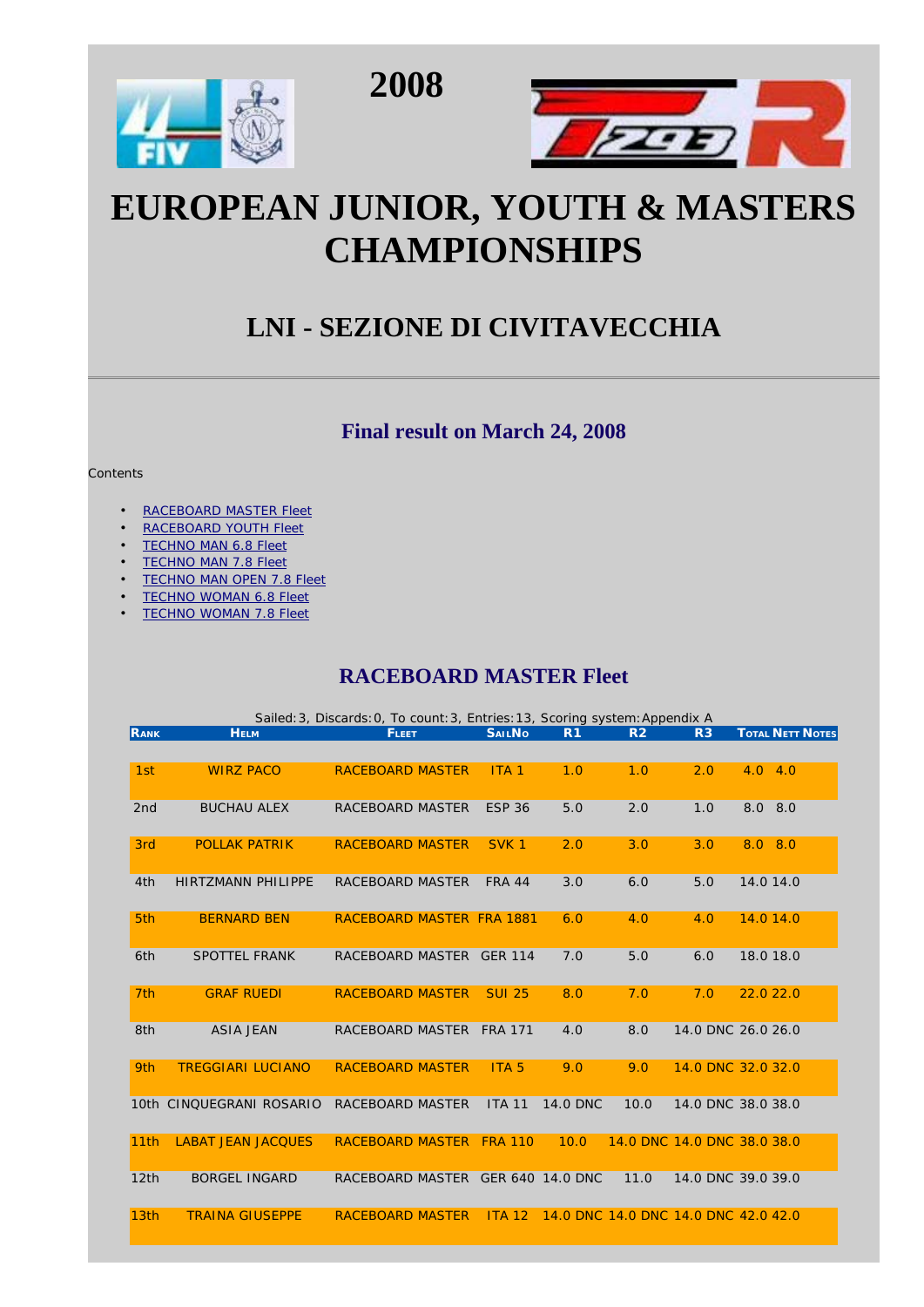## **RACEBOARD YOUTH Fleet**

|                 | Sailed: 3, Discards: 0, To count: 3, Entries: 12, Scoring system: Appendix A |                                                              |                  |                 |                 |                    |                         |  |  |  |  |
|-----------------|------------------------------------------------------------------------------|--------------------------------------------------------------|------------------|-----------------|-----------------|--------------------|-------------------------|--|--|--|--|
| <b>RANK</b>     | <b>HELM</b>                                                                  | <b>FLEET</b>                                                 | <b>SAILNO</b>    | R <sub>1</sub>  | R <sub>2</sub>  | R <sub>3</sub>     | <b>TOTAL NETT NOTES</b> |  |  |  |  |
|                 |                                                                              |                                                              |                  |                 |                 |                    |                         |  |  |  |  |
| 1st             | <b>BAGLIONE MARCO</b>                                                        | RACEBOARD YOUTH ITA 20                                       |                  | 1.0             | 1.0             | 1.0                | $3.0 \quad 3.0$         |  |  |  |  |
|                 |                                                                              |                                                              |                  |                 |                 |                    |                         |  |  |  |  |
| 2 <sub>nd</sub> | <b>MISURACA MANFREDI</b>                                                     | RACEBOARD YOUTH                                              | <b>ITA 50</b>    | 2.0             | 2.0             | 2.0                | $6.0\quad 6.0$          |  |  |  |  |
|                 |                                                                              |                                                              |                  |                 |                 |                    |                         |  |  |  |  |
| 3rd             | <b>SABATINI LORENZO</b>                                                      | RACEBOARD YOUTH ITA 79                                       |                  | 4.0             | 3.0             | 5.0                | 12.0 12.0               |  |  |  |  |
|                 |                                                                              |                                                              |                  |                 |                 |                    |                         |  |  |  |  |
| 4th             | <b>FARIGU MAURIZIO</b>                                                       | RACEBOARD YOUTH ITA 189                                      |                  | 5.0             | 5.0             | 4.0                | 14.0 14.0               |  |  |  |  |
|                 |                                                                              |                                                              |                  |                 |                 |                    |                         |  |  |  |  |
| 5 <sub>th</sub> | <b>ROMANO LUIGI</b>                                                          | <b>RACEBOARD YOUTH ITA 911</b>                               |                  | 3.0             | <b>13.0 DNC</b> | 3.0                | 19.0 19.0               |  |  |  |  |
|                 |                                                                              |                                                              |                  |                 |                 |                    |                         |  |  |  |  |
| 6th             | <b>MARCONI PAOLO</b>                                                         | RACEBOARD YOUTH                                              | <b>ITA 45</b>    | 8.0             | 7.0             | 6.0                | 21.0 21.0               |  |  |  |  |
|                 |                                                                              |                                                              |                  |                 |                 |                    |                         |  |  |  |  |
| 7 <sub>th</sub> | <b>GAGLIANO CANDELA ALESSANDRO</b>                                           | <b>RACEBOARD YOUTH</b>                                       | ITA <sub>9</sub> | 6.0             | 6.0             |                    | 13.0 DNC 25.0 25.0      |  |  |  |  |
|                 |                                                                              |                                                              |                  |                 |                 |                    |                         |  |  |  |  |
| 8th             | <b>BUZZANCA ALBERTO</b>                                                      | RACEBOARD YOUTH                                              | <b>ITA 24</b>    | 9.0             | 4.0             |                    | 13.0 DNC 26.0 26.0      |  |  |  |  |
|                 |                                                                              |                                                              |                  |                 |                 |                    |                         |  |  |  |  |
| 9th             | <b>COSTA SEBASTIAN</b>                                                       | RACEBOARD YOUTH ITA 35                                       |                  | 7.0             | 8.0             |                    | 13.0 RAF 28.0 28.0      |  |  |  |  |
|                 |                                                                              |                                                              |                  |                 |                 |                    |                         |  |  |  |  |
| 10th            | <b>RAVELLI MICHELE</b>                                                       | RACEBOARD YOUTH                                              |                  | ITA 87 13.0 DNC | 9.0             | 13.0 DNC 35.0 35.0 |                         |  |  |  |  |
|                 |                                                                              |                                                              |                  |                 |                 |                    |                         |  |  |  |  |
| 11th            | <b>SEMILIA PIETRO SETTIMO</b>                                                | RACEBOARD YOUTH ITA 112 13.0 DNC 13.0 DNC 13.0 DNC 39.0 39.0 |                  |                 |                 |                    |                         |  |  |  |  |
|                 |                                                                              |                                                              |                  |                 |                 |                    |                         |  |  |  |  |
| 11th            | <b>SEMILIA VIRGINIA</b>                                                      | RACEBOARD YOUTH ITA 151 13.0 DNC 13.0 DNC 13.0 DNC 39.0 39.0 |                  |                 |                 |                    |                         |  |  |  |  |

#### **TECHNO MAN 6.8 Fleet**

|                  | Sailed: 2, Discards: 0, To count: 2, Entries: 36, Scoring system: Appendix A |                         |                  |                |      |                         |  |  |  |  |  |  |
|------------------|------------------------------------------------------------------------------|-------------------------|------------------|----------------|------|-------------------------|--|--|--|--|--|--|
| RANK             | <b>HELM</b>                                                                  | <b>FLEET</b>            | <b>SAILNO</b>    | R <sub>2</sub> | R3   | <b>TOTAL NETT NOTES</b> |  |  |  |  |  |  |
|                  |                                                                              |                         |                  |                |      |                         |  |  |  |  |  |  |
| 1st              | <b>LABAT MAXIME</b>                                                          | <b>TECHNO MAN 6.8</b>   | FRA 0            | 1.0            | 1.0  | $2.0$ $2.0$             |  |  |  |  |  |  |
| 2 <sub>nd</sub>  | <b>BENEDETTI DANIELE</b>                                                     | <b>TECHNO MAN 6.8</b>   | <b>ITA 60</b>    | 2.0            | 2.0  | 4.0 4.0                 |  |  |  |  |  |  |
| 3rd              | <b>MARTIN KERAN</b>                                                          | TECHNO MAN 6.8 GBR 9562 |                  | 8.0            | 3.0  | 11.011.0                |  |  |  |  |  |  |
| 4th              | CATALANO SILVIO                                                              | TECHNO MAN 6.8          | <b>ITA 28</b>    | 4.0            | 11.0 | 15.0 15.0               |  |  |  |  |  |  |
| 5 <sub>th</sub>  | <b>ROSA ALBERTO</b>                                                          | <b>TECHNO MAN 6.8</b>   | ITA <sub>4</sub> | 3.0            | 15.0 | 18.0 18.0               |  |  |  |  |  |  |
| 6th              | <b>HARDS STUART</b>                                                          | TECHNO MAN 6.8 GBR 9597 |                  | 14.0           | 4.0  | 18.0 18.0               |  |  |  |  |  |  |
| 7 <sub>th</sub>  | <b>WEISSENSTEINER DAVID</b>                                                  | <b>TECHNO MAN 6.8</b>   | <b>ITA 181</b>   | 12.0           | 6.0  | 18.0 18.0               |  |  |  |  |  |  |
| 8th              | <b>GUZZONE DANIELE</b>                                                       | <b>TECHNO MAN 6.8</b>   | <b>ITA 81</b>    | 7.0            | 12.0 | 19.0 19.0               |  |  |  |  |  |  |
| 9th              | <b>BENNETT JOE</b>                                                           | TECHNO MAN 6.8 GBR 9631 |                  | 15.0           | 5.0  | 20.020.0                |  |  |  |  |  |  |
|                  | 10th JANUSZEWSKI WOJCIECH TECHNO MAN 6.8 POL 119                             |                         |                  | 16.0           | 8.0  | 24.0 24.0               |  |  |  |  |  |  |
| 11th             | <b>CHAILLOT ALBERT</b>                                                       | TECHNO MAN 6.8 FRA 808  |                  | 9.0            | 16.0 | 25.0 25.0               |  |  |  |  |  |  |
| 12th             | <b>PLUMMER JACK</b>                                                          | TECHNO MAN 6.8 GBR 9611 |                  | 17.0           | 9.0  | 26.0 26.0               |  |  |  |  |  |  |
| 13 <sub>th</sub> | <b>CAMBONI MATTIA</b>                                                        | <b>TECHNO MAN 6.8</b>   | <b>ITA 88</b>    | 20.0           | 7.0  | 27.0 27.0               |  |  |  |  |  |  |
| 14th             | <b>FERRER TUR DAMIA</b>                                                      | TECHNO MAN 6.8          | <b>ESP 25</b>    | 18.0           | 14.0 | 32.0 32.0               |  |  |  |  |  |  |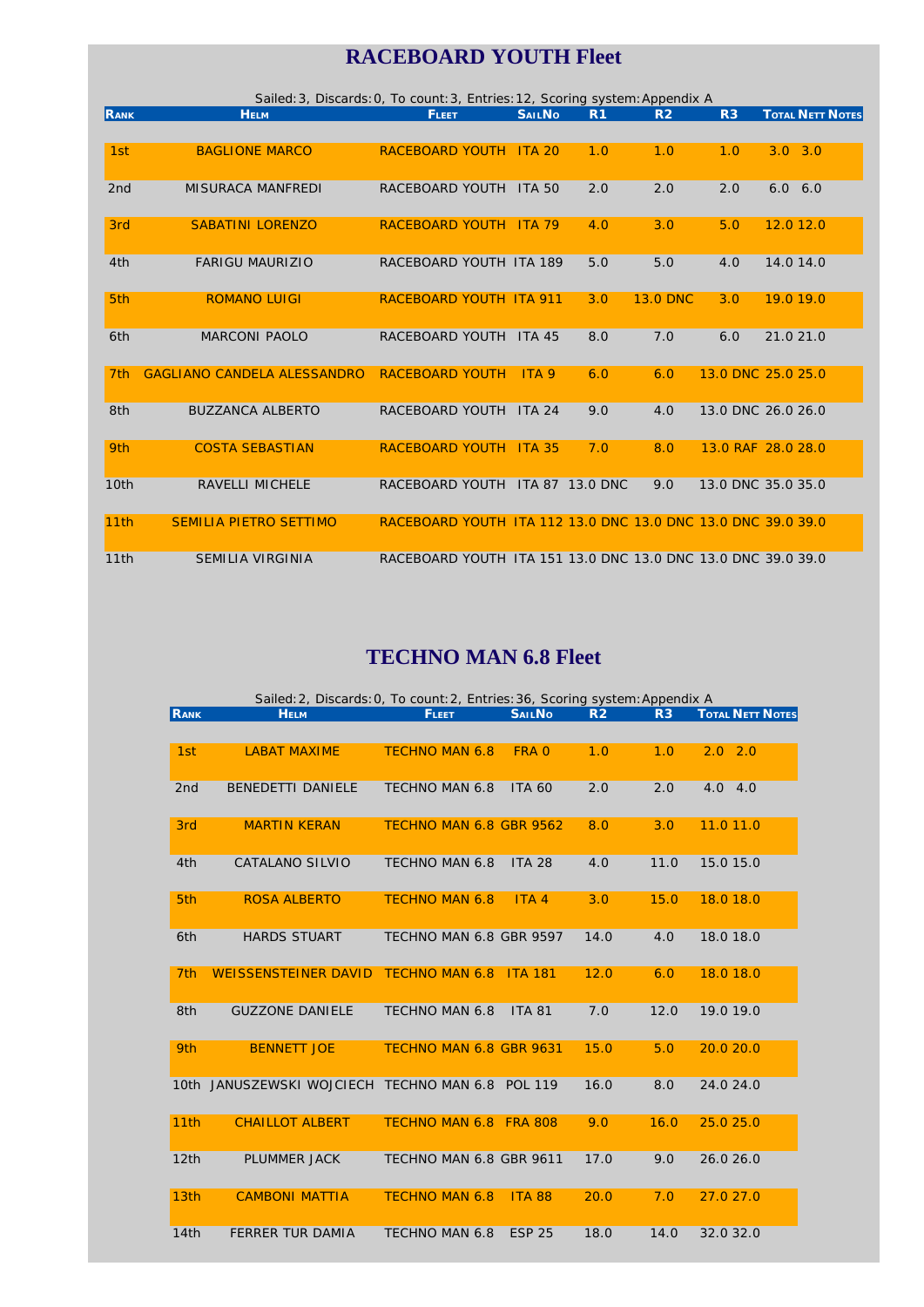| 15th             | <b>SIMO ALEJANDRO</b>                      | TECHNO MAN 6.8 ESP 80                              |               | 24.0     | 13.0 | 37.0 37.0                   |
|------------------|--------------------------------------------|----------------------------------------------------|---------------|----------|------|-----------------------------|
| 16th             | DORN FABIAN                                | TECHNO MAN 6.8 ITA 110                             |               | 5.0      |      | 37.0 DNC 42.0 42.0          |
| 17th             | <b>LOZON OMRI</b>                          | TECHNO MAN 6.8 ISR 654                             |               | 6.0      |      | 37.0 DNC 43.0 43.0          |
| 18 <sub>th</sub> | <b>MAURO ANDREA</b>                        | TECHNO MAN 6.8 ITA 105                             |               | 26.0     | 17.0 | 43.043.0                    |
| 19 <sub>th</sub> | <b>MATTUCCI LORENZO</b>                    | <b>TECHNO MAN 6.8</b>                              | <b>ITA 50</b> | 37.0 RAF | 10.0 | 47.047.0                    |
| 20th             | POCHIERO MANOLO                            | TECHNO MAN 6.8                                     | <b>ITA 41</b> | 10.0     |      | 37.0 DNC 47.0 47.0          |
| 21st             | <b>MATRACIA LUCA</b>                       | <b>TECHNO MAN 6.8</b>                              | <b>ITA 55</b> | 11.0     |      | 37.0 DNC 48.0 48.0          |
| 22nd             | ALFANO MASSIMILIANO                        | TECHNO MAN 6.8                                     | <b>ITA 53</b> | 13.0     |      | 37.0 DNC 50.0 50.0          |
|                  | 23rd CASTELLO' RIERA VICENT TECHNO MAN 6.8 |                                                    | <b>ESP 21</b> | 19.0     |      | 37.0 DNC 56.0 56.0          |
| 24th             | SPATAFORA UMBERTO                          | <b>TECHNO MAN 6.8</b>                              | <b>ITA 91</b> | 21.0     |      | 37.0 DNC 58.0 58.0          |
| 25 <sub>th</sub> | <b>GRAF DIEGO</b>                          | <b>TECHNO MAN 6.8</b>                              | <b>ITA 39</b> | 22.0     |      | 37.0 DNC 59.0 59.0          |
| 26 <sub>th</sub> | <b>FAGNANI CLAUDIO</b>                     | TECHNO MAN 6.8                                     | <b>ITA 76</b> | 23.0     |      | 37.0 DNC 60.0 60.0          |
| 27th             | <b>RIBAK TOMASZ</b>                        | TECHNO MAN 6.8 POL 010                             |               | 25.0     |      | 37.0 DNC 62.0 62.0          |
| 28th             | PAPA ALESSANDRO                            | <b>TECHNO MAN 6.8</b>                              | <b>ITA 75</b> | 27.0     |      | 37.0 DNC 64.0 64.0          |
| 29th             | <b>BIERNACKI FILIP</b>                     | TECHNO MAN 6.8 POL 121                             |               | 28.0     |      | 37.0 DNC 65.0 65.0          |
| 30th             | CANNAMELA FEDERICO                         | TECHNO MAN 6.8 ITA 125                             |               | 29.0     |      | 37.0 DNC 66.0 66.0          |
| 31st             | <b>ERRICO RICCARDO</b>                     | <b>TECHNO MAN 6.8</b>                              | <b>ITA 84</b> | 30.0     |      | 37.0 DNC 67.0 67.0          |
| 32nd             | CRESPO JORDI                               | <b>TECHNO MAN 6.8</b>                              | <b>ESP 26</b> | 31.0     |      | 37.0 DNC 68.0 68.0          |
| 33rd             | <b>TURBANTI MICHELE</b>                    | TECHNO MAN 6.8 ITA 318 37.0 DNC 37.0 DNC 74.0 74.0 |               |          |      |                             |
| 33rd             | DE RUBEIS FABIO                            | TECHNO MAN 6.8                                     | <b>ITA 37</b> |          |      | 37.0 DNC 37.0 DNC 74.0 74.0 |
| 33rd             | <b>GIANSANTE ANDREA</b>                    | <b>TECHNO MAN 6.8</b>                              | <b>ITA 74</b> |          |      | 37.0 DNC 37.0 DNC 74.0 74.0 |
| 33rd             | BURGUERA ALBERT                            | TECHNO MAN 6.8                                     | ESP 77        |          |      | 37.0 DNC 37.0 DNC 74.0 74.0 |

#### **TECHNO MAN 7.8 Fleet**

|                 | Sailed: 3, Discards: 0, To count: 3, Entries: 50, Scoring system: Appendix A |                        |                  |                |                |                |               |                         |  |  |  |  |
|-----------------|------------------------------------------------------------------------------|------------------------|------------------|----------------|----------------|----------------|---------------|-------------------------|--|--|--|--|
| <b>RANK</b>     | <b>HELM</b>                                                                  | <b>FLEET</b>           | <b>SAILNO</b>    | R <sub>1</sub> | R <sub>2</sub> | R <sub>3</sub> |               | <b>TOTAL NETT NOTES</b> |  |  |  |  |
|                 |                                                                              |                        |                  |                |                |                |               |                         |  |  |  |  |
| 1st             | <b>SANZ MATEO</b>                                                            | <b>TECHNO MAN 7.8</b>  | <b>ESP 36</b>    | 1.0            | 4.0            | 6.0            | 11.0          | 11.0                    |  |  |  |  |
| 2 <sub>nd</sub> | <b>SILLS SAMUEL</b>                                                          | TECHNO MAN 7.8         | GBR 60           | 2.0            | 1.0            | 11.0           | 14.0 14.0     |                         |  |  |  |  |
| 3rd             | <b>FINCK LAURENT</b>                                                         | <b>TECHNO MAN 7.8</b>  | <b>FRA 240</b>   | 9.0            | 5.0            | 3.0            | 17.0          | 17.0                    |  |  |  |  |
| 4th             | <b>LA VELA DAVIDE</b>                                                        | <b>TECHNO MAN 7.8</b>  | ITA <sub>1</sub> | 11.0           | 9.0            | 2.0            | $22.0$ $22.0$ |                         |  |  |  |  |
| 5th             | <b>BRZOZOWSKI ARKADIUSZ</b>                                                  | TECHNO MAN 7.8 POL 116 |                  | 3.0            | 6.0            | 15.0           | $24.0$ 24.0   |                         |  |  |  |  |
| 6th             | <b>TARNOWSKI PAWEL</b>                                                       | TECHNO MAN 7.8         | <b>POL 020</b>   | 4.0            | 8.0            | 17.0           | 29.0          | 29.0                    |  |  |  |  |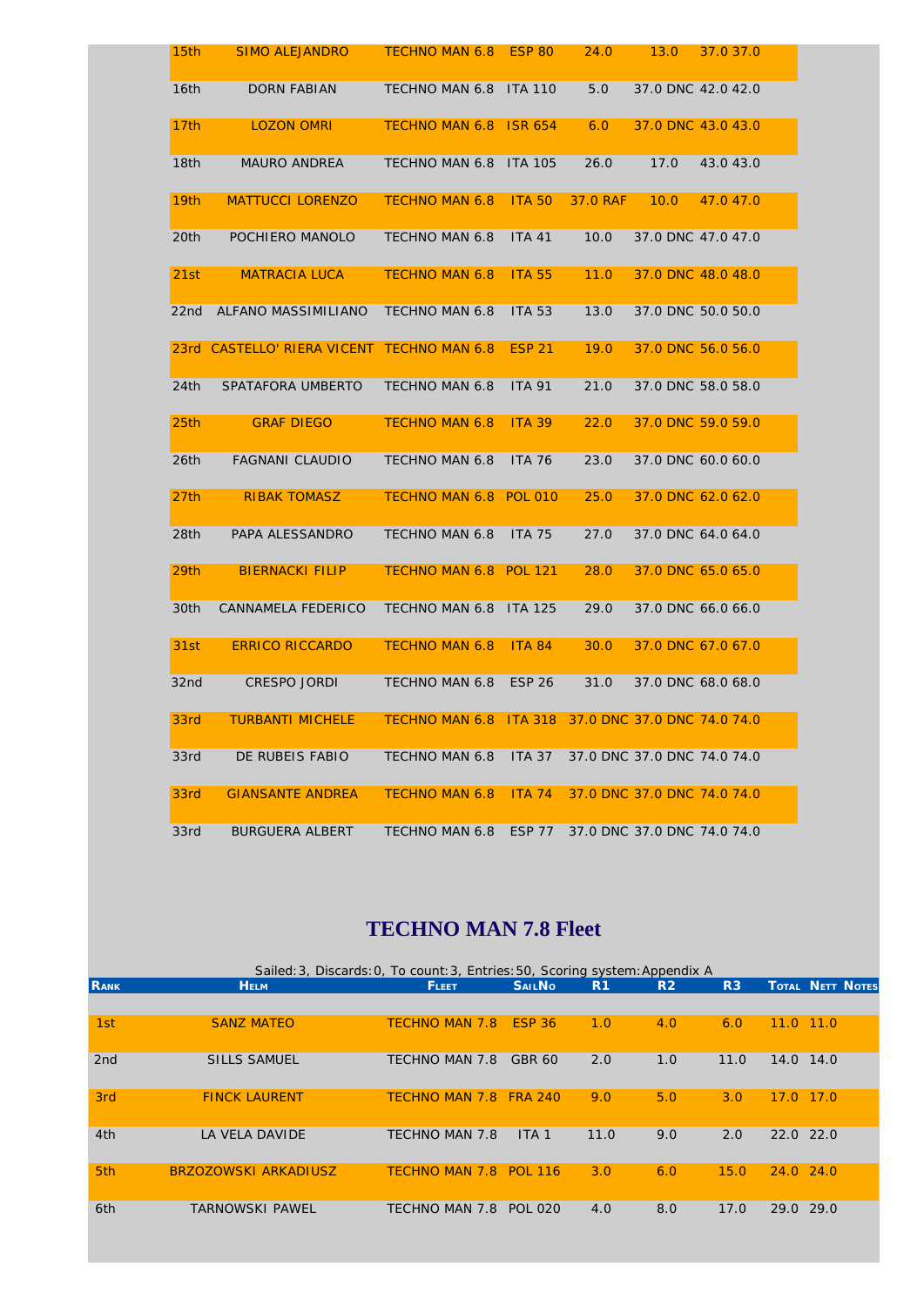| 8th              | URBANOWICZ MARTIN                     | TECHNO MAN 7.8 POL 011          |                  | 5.0      | 10.0 | 33.0 33.0<br>18.0    |
|------------------|---------------------------------------|---------------------------------|------------------|----------|------|----------------------|
| 9th              | <b>FERRER LOPEZ JOSE</b>              | <b>TECHNO MAN 7.8</b>           | <b>ESP 32</b>    | 18.0     | 7.0  | 34.0 34.0<br>9.0     |
| 10th             | <b>HIRTZMANN PAUL</b>                 | TECHNO MAN 7.8                  | <b>FRA 442</b>   | 14.0     | 16.0 | 35.0 35.0<br>5.0     |
| 11th             | <b>FIGUEIRAS PEREZ JOSE ALEJANDRO</b> | <b>TECHNO MAN 7.8</b>           | <b>ESP 27</b>    | 7.0      | 14.0 | 35.0 35.0<br>14.0    |
| 12 <sub>th</sub> | CARDONA BOCARANDO JOAN CARLES         | TECHNO MAN 7.8                  | <b>ESP 38</b>    | 20.0     | 12.0 | 40.0 40.0<br>8.0     |
| 13 <sub>th</sub> | <b>LICARI GIUSEPPE</b>                | <b>TECHNO MAN 7.8</b>           | ITA <sub>3</sub> | 13.0     | 18.0 | 41.0 41.0<br>10.0    |
| 14th             | <b>BOWLES GEORGE</b>                  | TECHNO MAN 7.8 GBR 422          |                  | 16.0     | 24.0 | 47.0 47.0<br>7.0     |
| 15th             | <b>BROWN MATTHEW</b>                  | TECHNO MAN 7.8 GBR 453          |                  | 8.0      | 20.0 | 19.0<br>47.0 47.0    |
| 16th             | <b>LONCY BENJAMIN</b>                 | TECHNO MAN 7.8                  | FRA 1            | 22.0     | 23.0 | 49.0 49.0<br>4.0     |
| 17th             | <b>JIMENEZ ADRIAN</b>                 | <b>TECHNO MAN 7.8</b>           | <b>ESP 33</b>    | 51.0 OCS | 3.0  | 55.0 55.0<br>1.0     |
| 18th             | <b>SLEVIN BEN</b>                     | TECHNO MAN 7.8                  | <b>ISR 671</b>   | 23.0     | 11.0 | 59.0 59.0<br>25.0    |
| 19th             | <b>KUSSTATSCHER LUKAS</b>             | <b>TECHNO MAN 7.8</b>           | <b>ITA 113</b>   | 19.0     | 21.0 | 60.0 60.0<br>20.0    |
| 20th             | <b>SALERNO FILIPPO</b>                | TECHNO MAN 7.8                  | <b>ITA 20</b>    | 10.0     | 28.0 | 26.0<br>64.0 64.0    |
| 21st             | <b>BUDDEN ZAK RALPH</b>               | <b>TECHNO MAN 7.8</b>           | <b>ISR 675</b>   | 12.0     | 2.0  | 51.0 DNC 65.0 65.0   |
| 22nd             | <b>WENTER ROLAND</b>                  | TECHNO MAN 7.8                  | <b>ITA 257</b>   | 24.0     | 19.0 | 23.0<br>66.0 66.0    |
| 23rd             | <b>CATALANO ENRICO</b>                | <b>TECHNO MAN 7.8</b>           | <b>ITA 90</b>    | 21.0     | 25.0 | 73.0 73.0<br>27.0    |
| 24th             | SWINIARSKI WOJCIECH                   | TECHNO MAN 7.8                  | <b>POL 73</b>    | 26.0     | 27.0 | 75.0 75.0<br>22.0    |
| 25 <sub>th</sub> | <b>SIEWERSKI MAKSYMILIAN</b>          | TECHNO MAN 7.8 POL 114          |                  | 25.0     | 22.0 | 77.0 77.0<br>30.0    |
| 26th             | <b>HANDKE JAN</b>                     | TECHNO MAN 7.8 POL 71           |                  | 27.0     | 26.0 | 77.0 77.0<br>24.0    |
| 27 <sub>th</sub> | <b>BAINBRIDGE CONNOR</b>              | TECHNO MAN 7.8 GBR 678          |                  | 36.0     | 29.0 | 78.0 78.0<br>13.0    |
| 28th             | BELLISSIMO ANDREA                     | <b>TECHNO MAN 7.8</b>           | <b>ITA 31</b>    | 17.0     | 15.0 | 51.0 DNC 83.0 83.0   |
| 29 <sub>th</sub> | <b>DE VITA GIORGIO</b>                | <b>TECHNO MAN 7.8</b>           | ITA <sub>8</sub> | 15.0     | 17.0 | 51.0 DNC 83.0 83.0   |
| 30th             | <b>BEDNARCZYK FABIAN</b>              | TECHNO MAN 7.8 POL 113          |                  | 30.0     | 32.0 | 83.0 83.0<br>21.0    |
| 31st             | <b>DOWSON CHRIS</b>                   | TECHNO MAN 7.8 GBR 995          |                  | 34.0     | 31.0 | 96.0 96.0<br>31.0    |
| 32nd             | LAWICKI LUKASZ                        | TECHNO MAN 7.8 POL 017 51.0 DNC |                  |          | 34.0 | 101.0101.0<br>16.0   |
| 33rd             | <b>LOZYNSKI ADAM</b>                  | TECHNO MAN 7.8 POL 295          |                  | 28.0     | 30.0 | 51.0 DNC 109.0 109.0 |
| 34th             | <b>CIBULS DAVIS</b>                   | TECHNO MAN 7.8 LAT 121          |                  | 41.0     | 41.0 | 28.0<br>110.0110.0   |
| 35th             | <b>MONEY CHARLIE</b>                  | <b>TECHNO MAN 7.8 GBR 9692</b>  |                  | 37.0     | 45.0 | 114.0114.0<br>32.0   |
| 36th             | PICONE ENRICO                         | <b>TECHNO MAN 7.8</b>           | <b>ITA 21</b>    | 31.0     | 33.0 | 51.0 DNC 115.0 115.0 |
| 37 <sub>th</sub> | <b>FANTONI ANDREA</b>                 | TECHNO MAN 7.8 ITA 102          |                  | 29.0     | 38.0 | 51.0 DNC 118.0 118.0 |
| 38th             | DE CORTADA ALEX                       | TECHNO MAN 7.8                  | <b>ESP 75</b>    | 33.0     | 37.0 | 51.0 DNC 121.0 121.0 |
| 39th             | <b>GALAZKA DOMINIK</b>                | TECHNO MAN 7.8 POL 122 51.0 DNC |                  |          | 42.0 | 29.0<br>122.0122.0   |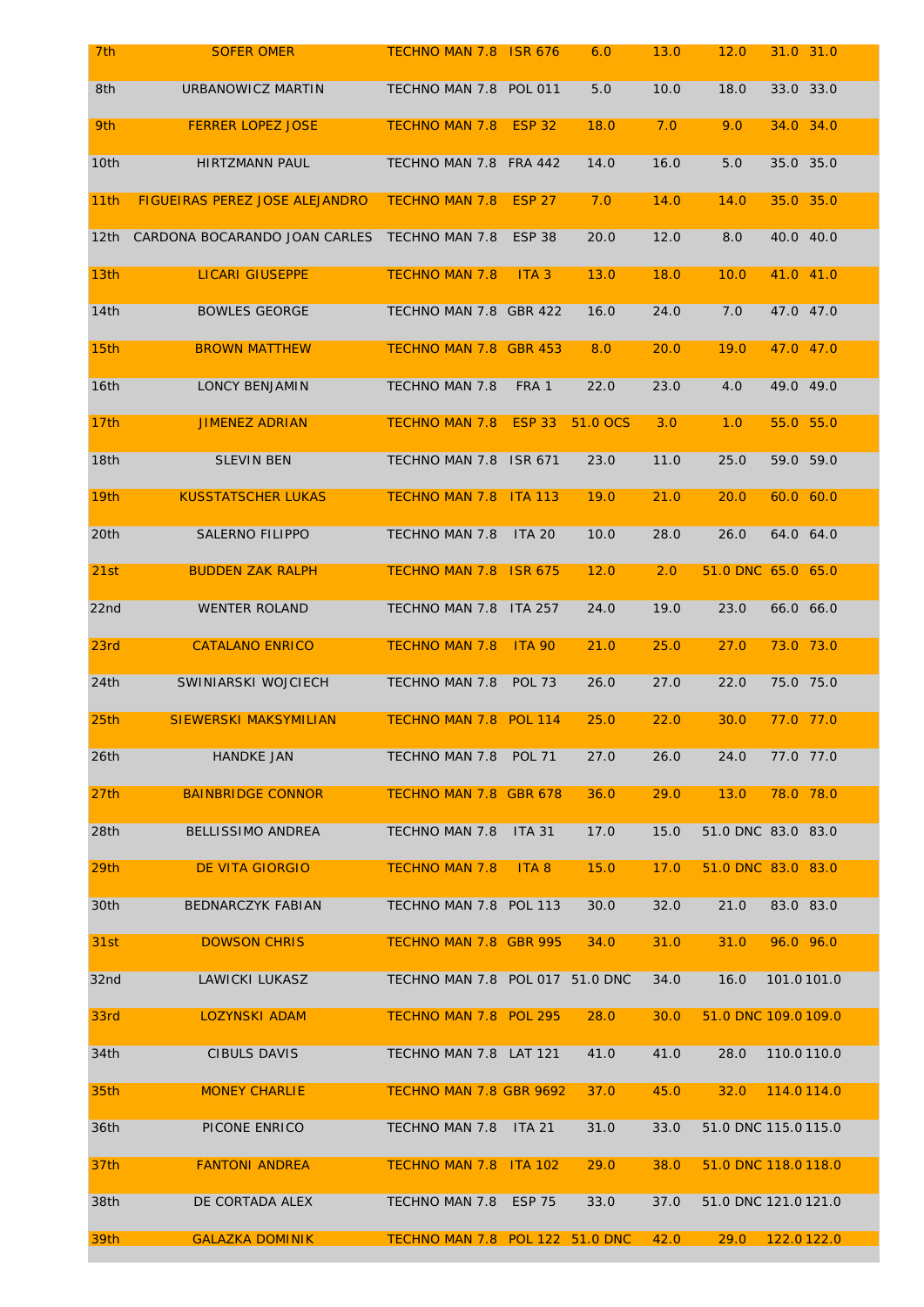| 40th | <b>RUIZ TOMAS</b>         | TECHNO MAN 7.8                                                | <b>ESP 76</b> | 35.0     | 39.0 | 51.0 DNC 125.0 125.0          |            |  |
|------|---------------------------|---------------------------------------------------------------|---------------|----------|------|-------------------------------|------------|--|
| 41st | <b>LO BUE GIUSTO</b>      | <b>TECHNO MAN 7.8</b>                                         | <b>ITA 96</b> | 40.0     | 35.0 | 51.0 DNC 126.0 126.0          |            |  |
| 42nd | <b>NOWICKI RAFAL</b>      | TECHNO MAN 7.8 POL 291                                        |               | 39.0     | 36.0 | 51.0 DNC 126.0126.0           |            |  |
| 43rd | <b>ANDREJEWSKI PATRYK</b> | <b>TECHNO MAN 7.8</b>                                         | <b>POL 27</b> | 51.0 DNC | 43.0 | 33.0                          | 127.0127.0 |  |
| 44th | <b>SLIUBURIS ANDRIUS</b>  | TECHNO MAN 7.8                                                | LAT 153       | 51.0 DNC | 47.0 | 34.0                          | 132.0132.0 |  |
| 45th | <b>FIORINI RICCARDO</b>   | <b>TECHNO MAN 7.8</b>                                         | ITA 272       | 38.0     | 44.0 | 51.0 DNC 133.0 133.0          |            |  |
| 46th | <b>BLAZOWSKI BLAZEJ</b>   | TECHNO MAN 7.8 POL 273                                        |               | 32.0     |      | 51.0 DNC 51.0 DNC 134.0 134.0 |            |  |
| 47th | <b>SKORUPSKI JAKUB</b>    | <b>TECHNO MAN 7.8</b>                                         | <b>POL 93</b> | 42.0     | 48.0 | 51.0 DNC 141.0 141.0          |            |  |
| 48th | PELNS ARVILS              | TECHNO MAN 7.8                                                | LAT 312       | 51.0 DNC | 40.0 | 51.0 DNC 142.0 142.0          |            |  |
| 49th | LA MANTIA RICCARDO        | <b>TECHNO MAN 7.8</b>                                         | <b>ITA 73</b> | 51.0 DNC | 46.0 | 51.0 DNC 148.0 148.0          |            |  |
| 50th | <b>BROOKS JACK</b>        | TECHNO MAN 7.8 GBR 737 51.0 DNC 51.0 DNC 51.0 DNC 153.0 153.0 |               |          |      |                               |            |  |

### **TECHNO MAN OPEN 7.8 Fleet**

|                 |                          | Sailed: 3, Discards: 0, To count: 3, Entries: 8, Scoring system: Appendix A |                  |                |                |                |                                      |  |
|-----------------|--------------------------|-----------------------------------------------------------------------------|------------------|----------------|----------------|----------------|--------------------------------------|--|
| <b>RANK</b>     | <b>HELM</b>              | <b>FLEET</b>                                                                | <b>SAILNO</b>    | R <sub>1</sub> | R <sub>2</sub> | R <sub>3</sub> | <b>TOTAL NETT NOTES</b>              |  |
|                 |                          |                                                                             |                  |                |                |                |                                      |  |
| 1st             | <b>ESCANDELL MARC</b>    | TECHNO MAN OPEN 7.8 ESP 39                                                  |                  | 1.0            | 1.0            | 2.0            | 4.0<br>4.0                           |  |
| 2 <sub>nd</sub> | <b>JOAN MAYANS MARTI</b> | TECHNO MAN OPEN 7.8                                                         | <b>FSP 47</b>    | 2.0            | 2.0            | 1.0            | 5.0<br>5.0                           |  |
| 3rd             | <b>FERNANDEZ MARCOS</b>  | TECHNO MAN OPEN 7.8 ESP 117                                                 |                  | 3.0            | 3.0            | 4.0            | 10.010.0                             |  |
| 4th.            | ESCANDELL MARI SERGI     | TECHNO MAN OPEN 7.8 ESP 29 9.0 OCS 4.0                                      |                  |                |                | 3.0            | 16.0 16.0                            |  |
| 5th             | <b>SILIS JANIS</b>       | <b>TECHNO MAN OPEN 7.8 LAT 321</b>                                          |                  | 5.0            | 6.0            | 6.0            | 17.0 17.0                            |  |
| 6th             | <b>SANT JOAOUIM</b>      | TECHNO MAN OPEN 7.8 ESP 71                                                  |                  | 4.0            |                |                | 5.0 9.0 DNC 18.0 18.0                |  |
| 7 <sub>th</sub> | <b>JEKABSONS TOMS</b>    | <b>TECHNO MAN OPEN 7.8</b>                                                  | LAT <sub>9</sub> | 9.0 DNC 8.0    |                | 5.0            | 22.022.0                             |  |
| 8th             | <b>FORNER BERNAT</b>     | TECHNO MAN OPEN 7.8                                                         |                  |                |                |                | ESP 64 9.0 DNC 7.0 9.0 DNC 25.0 25.0 |  |

#### **TECHNO WOMAN 6.8 Fleet**

|                 |                           | Sailed: 2, Discards: 0, To count: 2, Entries: 22, Scoring system: Appendix A |                                |                |     |                         |
|-----------------|---------------------------|------------------------------------------------------------------------------|--------------------------------|----------------|-----|-------------------------|
| <b>RANK</b>     | <b>HELM</b>               | <b>FLEET</b>                                                                 | <b>SAILNO</b>                  | R <sub>2</sub> | R3  | <b>TOTAL NETT NOTES</b> |
|                 |                           |                                                                              |                                |                |     |                         |
| 1st             | <b>FANCIULLI VERONICA</b> | TECHNO WOMAN 6.8                                                             | $\overline{\phantom{0}}$ TA 82 | 1.0            | 3.0 | 4.0<br>4.0              |
| 2nd             | <b>COHEN NAOMI</b>        | TECHNO WOMAN 6.8 ISR 650                                                     |                                | 2.0            | 4.0 | 6.0<br>6.0              |
| 3rd             | <b>IDZIAK HANNA</b>       | TECHNO WOMAN 6.8 POL 016                                                     |                                | 6.0            | 1.0 | - 7.0<br>7.O            |
| 4th             | <b>FOGLI CATHERINE</b>    | TECHNO WOMAN 6.8 ITA 101                                                     |                                | 5.0            | 2.0 | 7.0<br>7.0              |
| 5 <sub>th</sub> | <b>FERRACANE BRUNA</b>    | <b>TECHNO WOMAN 6.8</b>                                                      | TTA 10                         | 3.0            | 5.0 | 8.0<br>8.0              |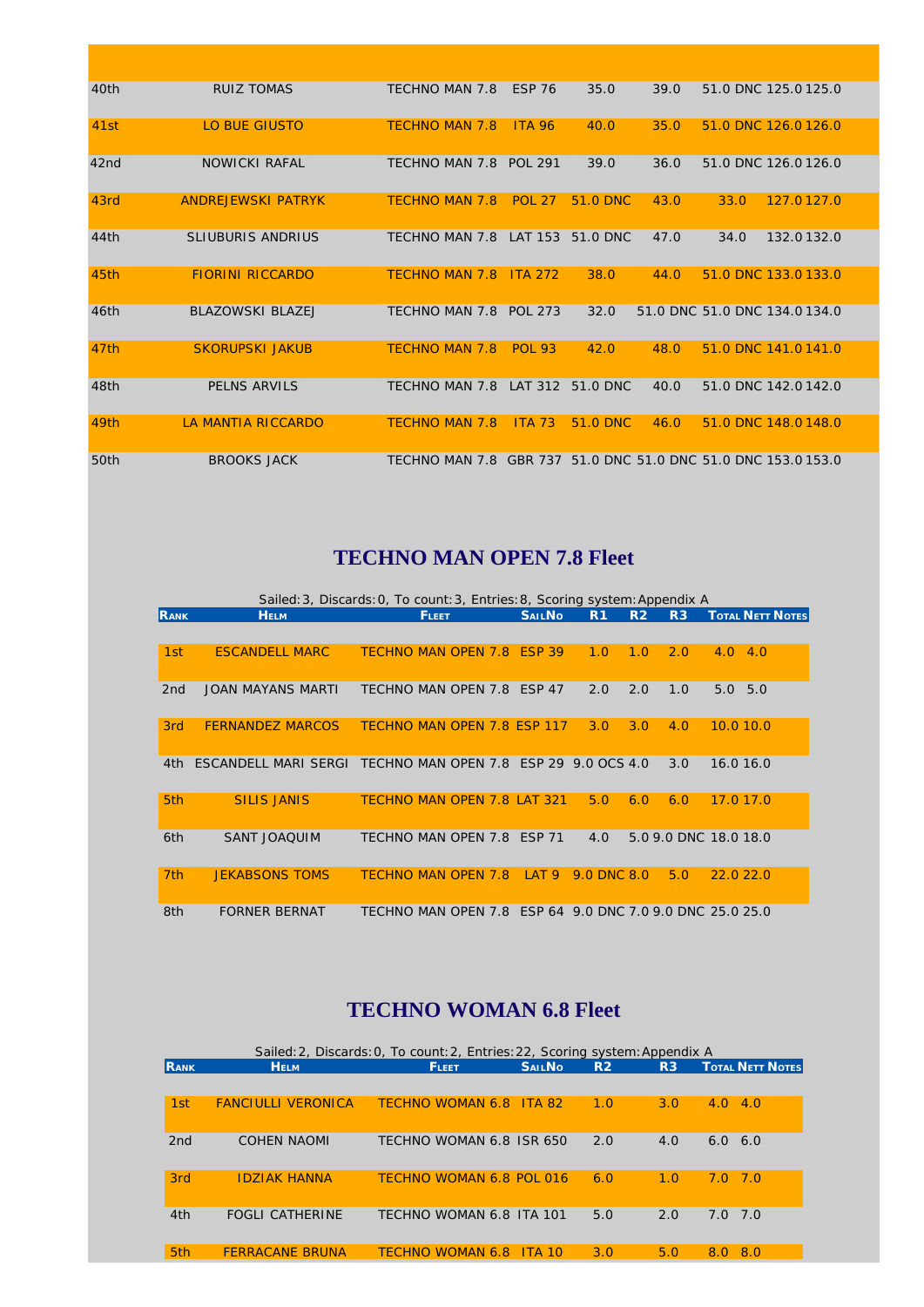| 6th              | <b>ZAGA HADAS</b>                                                              | TECHNO WOMAN 6.8 ISR 655                             |         | 4.0  |                             | 23.0 DNC 27.0 27.0 |
|------------------|--------------------------------------------------------------------------------|------------------------------------------------------|---------|------|-----------------------------|--------------------|
| 7 <sub>th</sub>  | <b>JIMENEZ TUR ALBA</b>                                                        | TECHNO WOMAN 6.8 ESP 34                              |         | 7.0  |                             | 23.0 DNC 30.0 30.0 |
| 8th              | KRASZEWSKA MONIKA                                                              | TECHNO WOMAN 6.8 POL 120                             |         | 8.0  |                             | 23.0 DNC 31.0 31.0 |
| 9th              | <b>DMUCHOWSKA BARBARA</b>                                                      | TECHNO WOMAN 6.8 POL 118                             |         | 9.0  |                             | 23.0 DNC 32.0 32.0 |
| 10th             | ATTAR YUVAL                                                                    | TECHNO WOMAN 6.8 ISR 652                             |         | 10.0 |                             | 23.0 DNC 33.0 33.0 |
| 11th             | <b>HOPPS VIRGINIA</b>                                                          | <b>TECHNO WOMAN 6.8</b>                              | $ITA$ 0 | 11.0 |                             | 23.0 DNC 34.0 34.0 |
| 12th             | <b>FRASCARI MAELLE</b>                                                         | TECHNO WOMAN 6.8 ITA 17                              |         | 12.0 | 23.0 DNC 35.0 35.0          |                    |
| 13 <sub>th</sub> | <b>KACRZYK NATALIA</b>                                                         | TECHNO WOMAN 6.8 POL 394                             |         | 13.0 |                             | 23.0 DNC 36.0 36.0 |
| 14th             | SCIUTO COSTANZA                                                                | TECHNO WOMAN 6.8 ITA 33 23.0 DNC 23.0 DNC 46.0 46.0  |         |      |                             |                    |
|                  | 14th YIGITBASIOGLU YASMEEN TECHNO WOMAN 6.8 ITA 94 23.0 DNC 23.0 DNC 46.0 46.0 |                                                      |         |      |                             |                    |
| 14th             | <b>HUMEAU CLIDANE</b>                                                          | TECHNO WOMAN 6.8 FRA 3                               |         |      | 23.0 DNC 23.0 DNC 46.0 46.0 |                    |
| 14th             | <b>COLOMBO SILVIA</b>                                                          | TECHNO WOMAN 6.8 ITA 93 23.0 DNF 23.0 DNC 46.0 46.0  |         |      |                             |                    |
| 14th             | <b>TONEI DALILA</b>                                                            | TECHNO WOMAN 6.8 ITA 117 23.0 DNC 23.0 DNC 46.0 46.0 |         |      |                             |                    |
| 14th             | <b>CERRETI MICAELA</b>                                                         | TECHNO WOMAN 6.8 ITA 92 23.0 DNC 23.0 DNC 46.0 46.0  |         |      |                             |                    |
| 14th             | <b>MAGGETTI MARTA</b>                                                          | TECHNO WOMAN 6.8 ITA 157 23.0 DNC 23.0 DNC 46.0 46.0 |         |      |                             |                    |
| 14th             | <b>SPINA ELEONORA</b>                                                          | TECHNO WOMAN 6.8 ITA 42 23.0 DNC 23.0 DNC 46.0 46.0  |         |      |                             |                    |
| 14th             | <b>SGRO' MARIA</b>                                                             | TECHNO WOMAN 6.8 ITA 115 23.0 DNC 23.0 DNC 46.0 46.0 |         |      |                             |                    |

### **TECHNO WOMAN 7.8 Fleet**

|                 | Sailed: 3, Discards: 0, To count: 3, Entries: 22, Scoring system: Appendix A |                          |                  |                |                |                |                         |  |  |  |
|-----------------|------------------------------------------------------------------------------|--------------------------|------------------|----------------|----------------|----------------|-------------------------|--|--|--|
| RANK            | <b>HELM</b>                                                                  | <b>FLEET</b>             | <b>SAILNO</b>    | R <sub>1</sub> | R <sub>2</sub> | R <sub>3</sub> | <b>TOTAL NETT NOTES</b> |  |  |  |
|                 |                                                                              |                          |                  |                |                |                |                         |  |  |  |
| 1st             | <b>NOESMOEN HELENE</b>                                                       | <b>TECHNO WOMAN 7.8</b>  | <b>FRA 57</b>    | 1.0            | 1.0            | 1.0            | $3.0$ $3.0$             |  |  |  |
|                 |                                                                              |                          |                  |                |                |                |                         |  |  |  |
| 2 <sub>nd</sub> | <b>WOJCIK NATALIA</b>                                                        | <b>TECHNO WOMAN 7.8</b>  | <b>POL 02</b>    | 5.0            | 5.0            | 2.0            | 12.0 12.0               |  |  |  |
|                 |                                                                              |                          |                  |                |                |                |                         |  |  |  |
| 3rd             | <b>HALEVY OFIR</b>                                                           | <b>TECHNO WOMAN 7.8</b>  | ISR <sub>5</sub> | 4.0            | 2.0            | 9.0            | 15.0 15.0               |  |  |  |
|                 |                                                                              |                          |                  |                |                |                |                         |  |  |  |
| 4th             | <b>EVANS JOANNA</b>                                                          | TECHNO WOMAN 7.8         | <b>GBR 717</b>   | 9.0            | 7.0            | 3.0            | 19.0 19.0               |  |  |  |
|                 |                                                                              |                          |                  |                |                |                |                         |  |  |  |
| 5th             | <b>BIEL GEFEN</b>                                                            | <b>TECHNO WOMAN 7.8</b>  | <b>ISR 651</b>   | 8.0            | 6.0            | 5.0            | 19.0 19.0               |  |  |  |
|                 |                                                                              |                          |                  |                |                |                |                         |  |  |  |
| 6th             | <b>JACKOWSKA MARTA</b>                                                       | TECHNO WOMAN 7.8 POL 161 |                  | 6.0            | 4.0            | 10.0           | 20.0 20.0               |  |  |  |
|                 |                                                                              |                          |                  |                |                |                |                         |  |  |  |
| 7 <sub>th</sub> | <b>HENSCHKE JOANNA</b>                                                       | <b>TECHNO WOMAN 7.8</b>  | <b>POL 08</b>    | 7.0            | 10.0           | 7.0            | 24.0 24.0               |  |  |  |
|                 |                                                                              |                          |                  |                |                |                |                         |  |  |  |
| 8th             | <b>BUZAGLO NOA</b>                                                           | <b>TECHNO WOMAN 7.8</b>  | <b>ISR 30</b>    | 2.0            | 3.0            |                | 23.0 OCS 28.0 28.0      |  |  |  |
|                 |                                                                              |                          |                  |                |                |                |                         |  |  |  |
| 9th             | <b>GRANGE NICOIA</b>                                                         | <b>TECHNO WOMAN 7.8</b>  | GBR 653          | 12.0           | 13.0           | 6.0            | 31.0 31.0               |  |  |  |
|                 |                                                                              |                          |                  |                |                |                |                         |  |  |  |
| 10th            | <b>DUDKOWSKA MAJA</b>                                                        | <b>TECHNO WOMAN 7.8</b>  | <b>POL 115</b>   | 15.0           | 12.0           | 8.0            | 35.0 35.0               |  |  |  |
|                 |                                                                              |                          |                  |                |                |                |                         |  |  |  |
| 11th            | <b>ROTTENBERG SHANI</b>                                                      | <b>TECHNO WOMAN 7.8</b>  | <b>ISR 100</b>   | 13.0           | 23.0 RAF       | 4.0            | 40.0 40.0               |  |  |  |